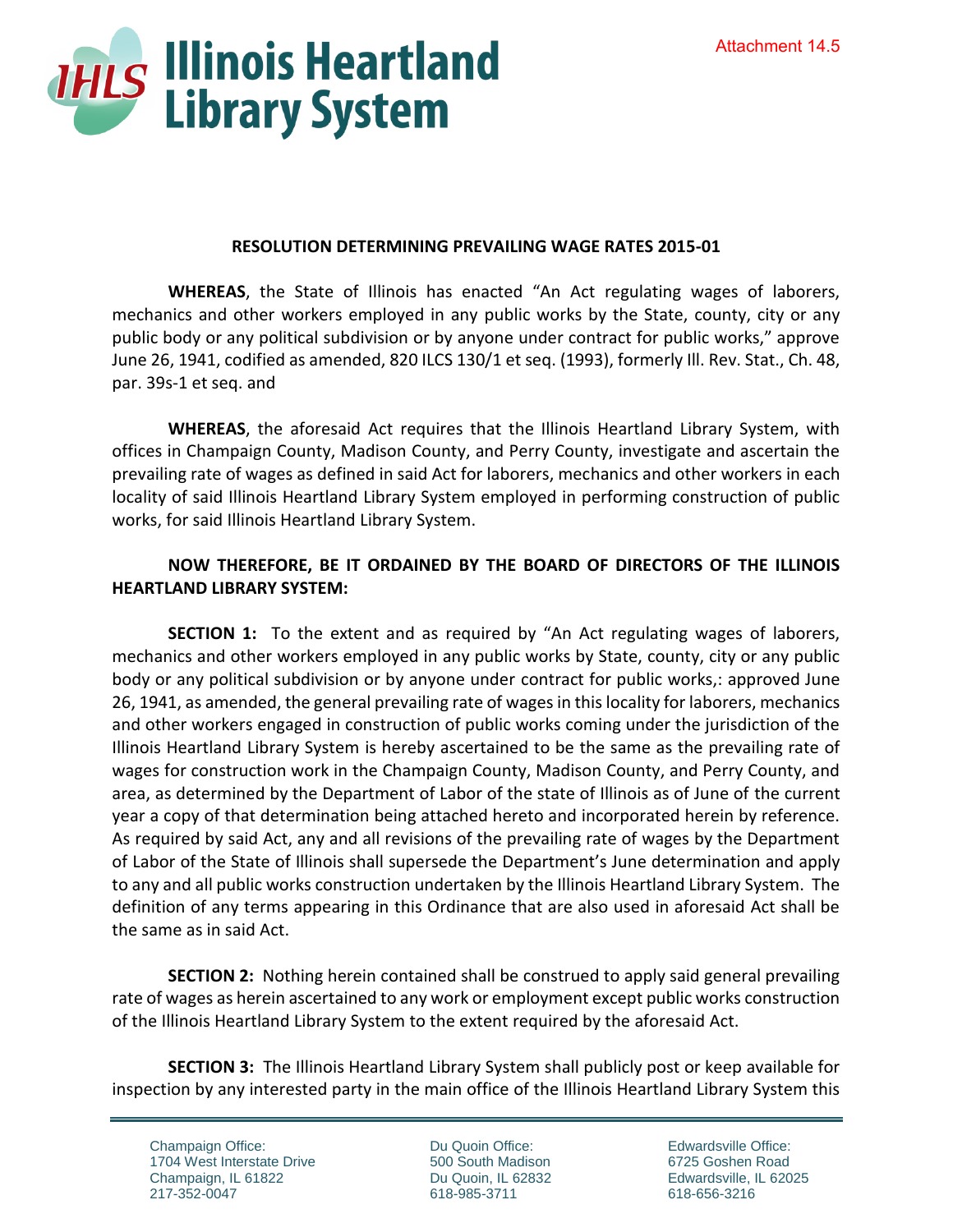

determination or any revisions of such prevailing rate of wage. A copy of this determination or of the current revised determination of prevailing rate of wages then in effect shall be attached to all contract specifications.

**SECTION 4:** The Illinois Heartland Library System shall mail a copy of this determination to any employer, and to any association of employers and to any person or association of employees who have filed their names and addresses, requesting copies of any determination stating the particular rates and the particular class of workers whose wages will be affected by such rates.

**SECTION 5:** The Illinois Heartland Library System shall promptly file a certified copy of the Ordinance with both the Secretary of State Index Division and the Department of Labor of the State of Illinois.

**SECTION 6:** The Illinois Heartland Library System shall cause to be published in newspaper of general circulation within the area a copy of this Ordinance, and such publication shall constitute notice that the determination is effective and that this is the determination of this public body.

## **PASSED THIS 28 th day of June, 2016**

\_\_\_\_\_\_\_\_\_\_\_\_\_\_\_\_\_\_\_\_\_\_\_\_\_\_\_\_\_\_\_\_\_\_\_\_\_\_\_\_\_\_

**APPROVED**

Board President

\_\_\_\_\_\_\_\_\_\_\_\_\_\_\_\_\_\_\_\_\_\_\_\_\_\_\_\_\_\_\_\_\_\_\_\_\_\_\_\_

ATTEST:

Board Treasurer

Champaign Office: 1704 West Interstate Drive Champaign, IL 61822 217-352-0047

Du Quoin Office: 500 South Madison Du Quoin, IL 62832 618-985-3711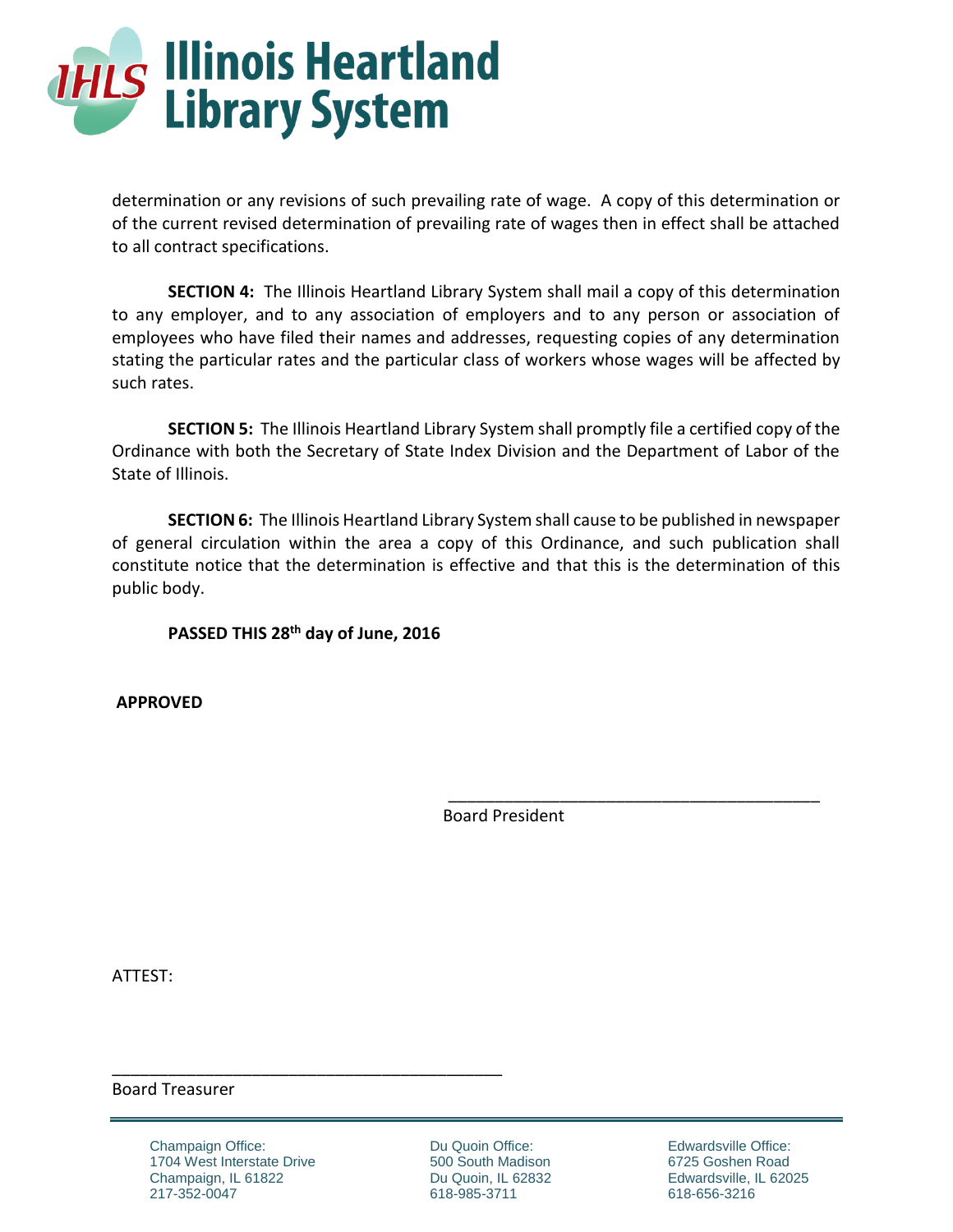

\_\_\_\_\_\_\_\_\_\_\_\_\_\_\_\_\_\_\_\_\_\_\_\_\_\_\_\_\_\_\_\_\_\_\_\_\_\_\_\_\_\_\_\_

# **CERTIFICATE**

I, the undersigned, Treasurer of the Board of Directors of the Illinois Heartland Library System, do hereby certify that the above and foregoing is a true, perfect and correct copy of the Resolution Determining Prevailing Wage Rates duly adopted at a meeting of the Board of Directors of the Illinois Heartland Library System held on June 28, 2016.

**IN WITNESS WHEREOF**, I have hereunto set my hand and affixed the seal of the Illinois Heartland Library System this **28 th day of June, 2016.**

Treasurer

Champaign Office: 1704 West Interstate Drive Champaign, IL 61822 217-352-0047

Du Quoin Office: 500 South Madison Du Quoin, IL 62832 618-985-3711